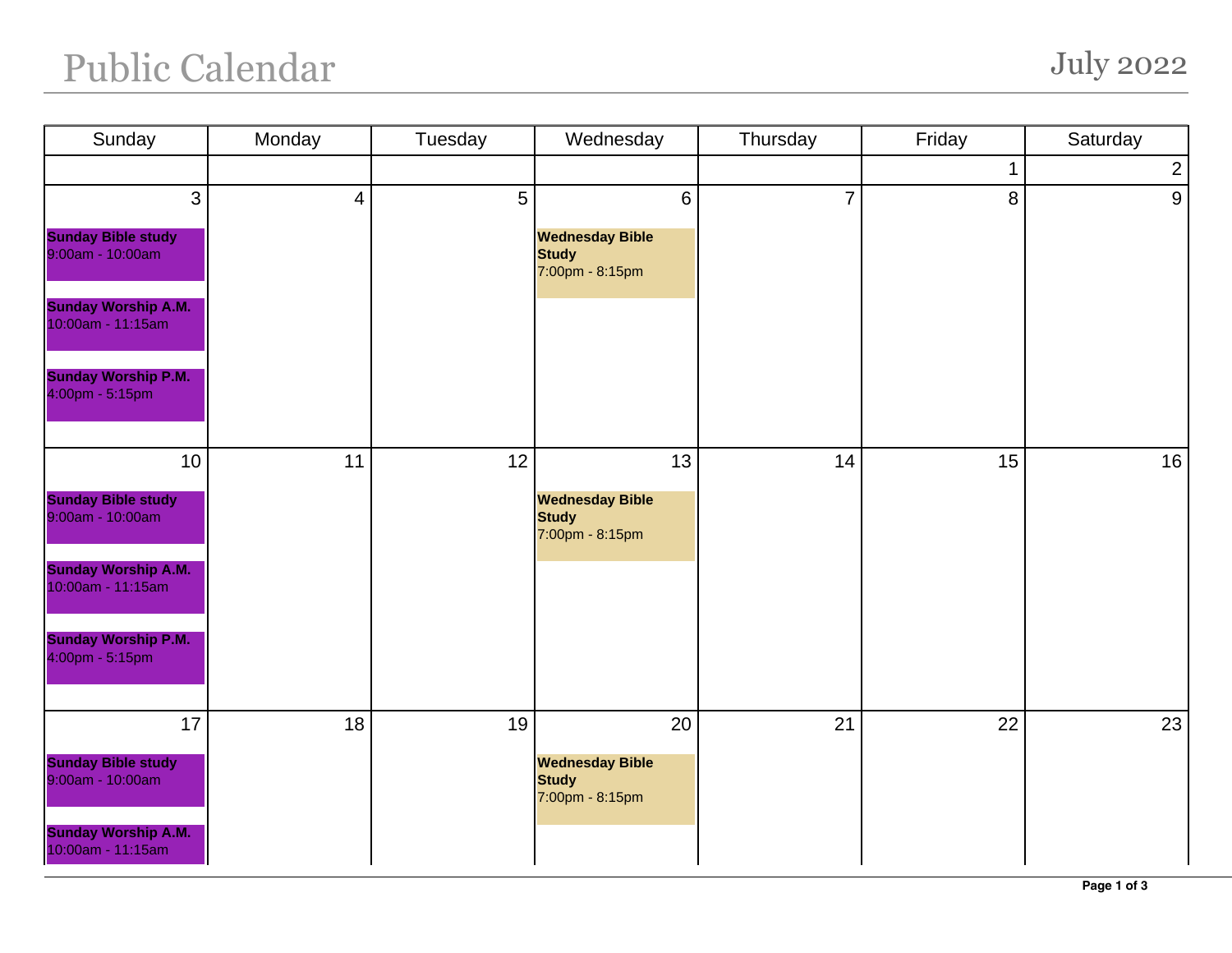| <b>Sunday Worship P.M.</b><br>4:00pm - 5:15pm                                                                                                                              |    |    |                                                           |    |    |                 |
|----------------------------------------------------------------------------------------------------------------------------------------------------------------------------|----|----|-----------------------------------------------------------|----|----|-----------------|
| 24                                                                                                                                                                         | 25 | 26 | 27                                                        | 28 | 29 | 30 <sup>°</sup> |
| <b>Sunday Bible study</b><br>9:00am - 10:00am                                                                                                                              |    |    | <b>Wednesday Bible</b><br><b>Study</b><br>7:00pm - 8:15pm |    |    |                 |
| <b>Sunday Worship A.M.</b><br>10:00am - 11:15am                                                                                                                            |    |    |                                                           |    |    |                 |
| <b>Sunday Worship P.M.</b><br>4:00pm - 5:15pm                                                                                                                              |    |    |                                                           |    |    |                 |
| <b>Monthly singing</b><br>(afternoon service)<br>4:00pm - 5:15pm<br>Monthly singing service.<br>An opportunity to<br>practice new songs and<br>develop new song<br>leaders |    |    |                                                           |    |    |                 |
| 31                                                                                                                                                                         |    |    |                                                           |    |    |                 |
| <b>Sunday Bible study</b><br>9:00am - 10:00am                                                                                                                              |    |    |                                                           |    |    |                 |
| <b>Sunday Worship A.M.</b><br>10:00am - 11:15am                                                                                                                            |    |    |                                                           |    |    |                 |
| <b>Sunday Worship P.M.</b><br>4:00pm - 5:15pm                                                                                                                              |    |    |                                                           |    |    |                 |